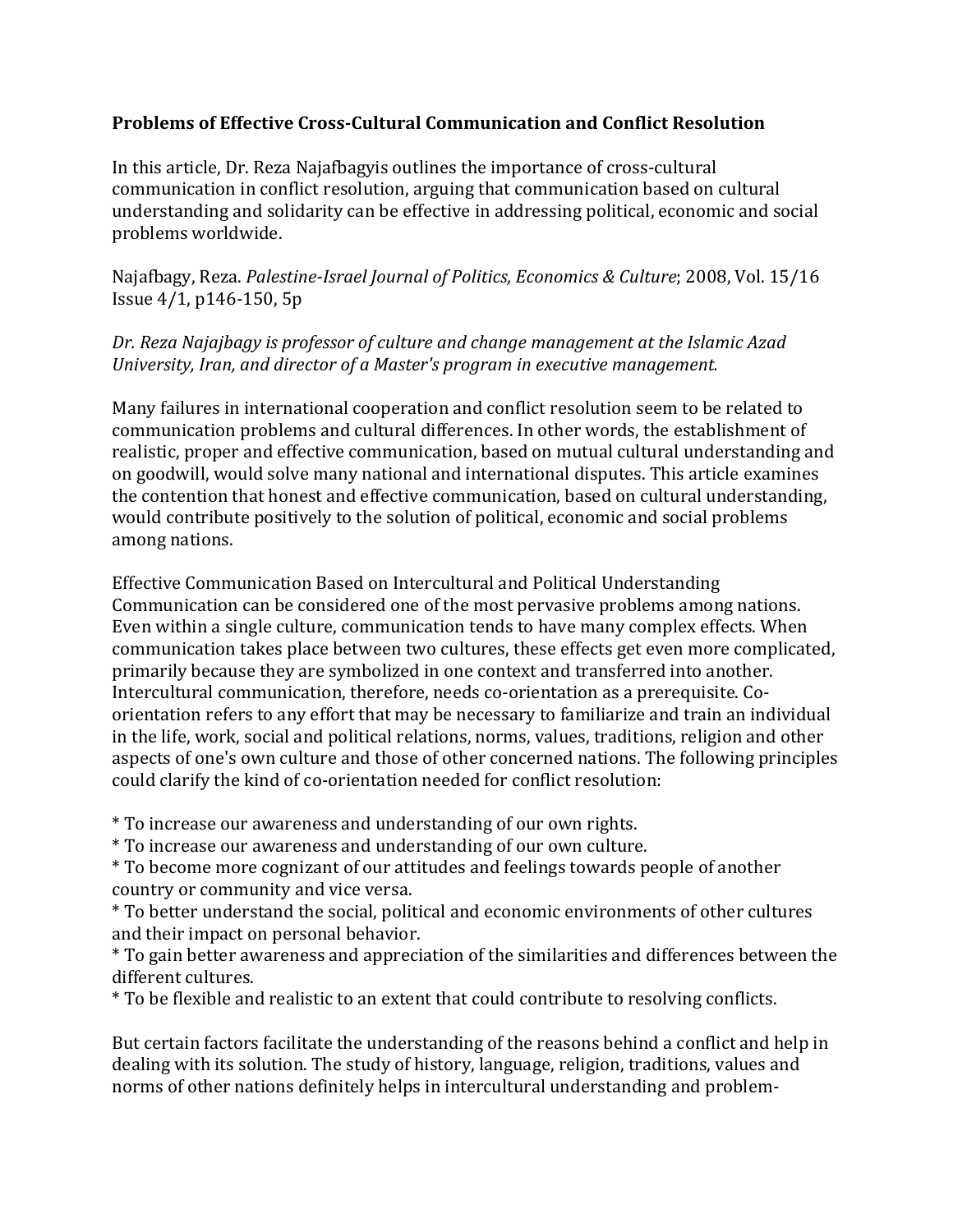solving, but it is only a starting point. Goodwill, honesty and respect are bases on which to develop political and cultural knowledge.

In the West, technological progress seems to have somehow undermined the need for the sound understanding of various levels of social and cultural reality. People who are more adventurous and who visit and live among societies other than their own are able to acquire a realistic knowledge of other cultures. But it is not sufficient to understand how others differ; we must also understand how we differ. Lack of attention to these norms, values and traditions and lack of basic knowledge of intercultural communication among different nations is a general problem even among officials and politicians at the highest levels. Successful communication can only be achieved through sound and sincere reciprocity. It is to nobody's advantage to impose his or her culture or power on others. In fact, cross-cultural contacts are harmful unless they are conducive to constructive communication, and this can only occur if the parties have respect and sympathy for each other and show a large measure of flexibility.

It is through acculturation that we can learn about cultural differences and the need for adaptation and change. Many misunderstandings have occurred, not only because of mistakes in the usage of words or expressions, but also because of the lack of goodwill and cultural knowledge, which makes adaptation and change difficult.

## Factors Affecting Relationships between Nations

The idea that culture should be seen as communication is useful in that it has raised issues that had not previously been considered, and, as a result, has provided solutions that otherwise might not have been possible.

Communication is often blocked by the deliberate cultivation of cultural prejudice. Feelings of superiority towards the Other are most harmful when one is trying to **build** relationships and solve conflicts between two nations.

Preconceptions about other peoples or nations as being hostile, alien, illiterate and uncivilized create antagonism and pessimism between the two parties and destroy other possibilities for development and success. Some countries are more individualistic than others in their orientations, which cannot be a sensible attitude in cross-cultural communication and could lead to misunderstandings between the two nations. Individualism is defined as "a social pattern that consists of loosely linked individuals who view themselves as independent of collectives and who are motivated by their own preferences, needs, rights and contracts."

Among the many factors that inhibit cooperation and constructive relationships between nations is the expectation of being treated as important, as exceptional and as having the right to enjoy extra privileges.

Adjustment to the values of the other country, together with goodwill and respect for the status quo of the other party, are elements of successful communication (particularly used by anthropologists). Those who know their own culture and rights and are secure and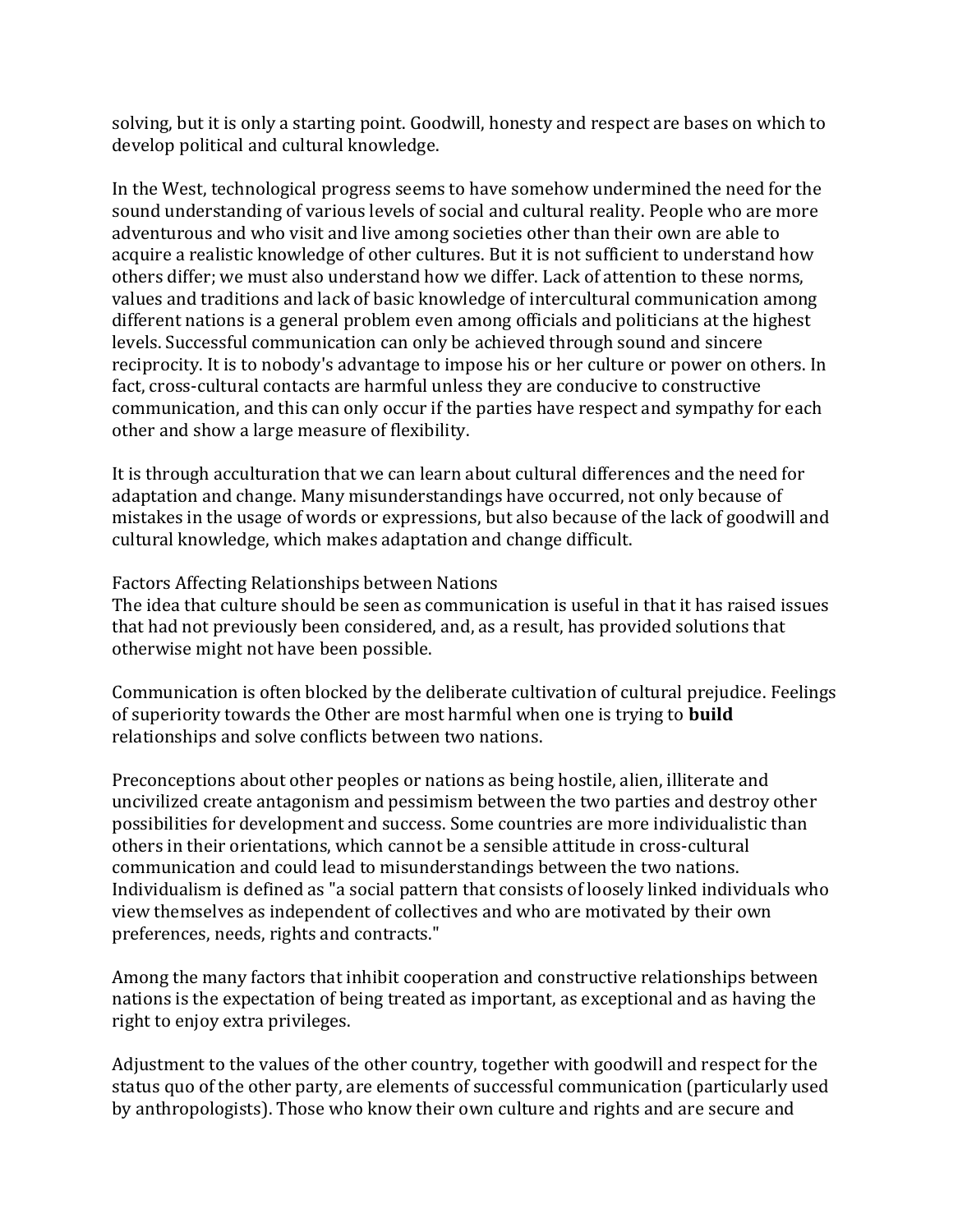content with it, and can realize and appreciate the good that they observe in the communities in which they work, live or come together to solve a conflict."\*

Another obstacle to the process of cross-cultural communication and conflict resolution is that the upper and upper-middle classes, i.e., mostly wealthy people, industrialists, merchants and top government and private-sector officials, etc., tend to become integrated into a transnational socio-cultural system of their own. Experience has shown that groups have contributed very little to the development process, and have ignored their duty to orient and give direction either to the expatriates or experts in arranging programs that are right and relevant for the development of their country.

It is essential to remember that most development projects, political and technical assistance provided to developing countries do not take cultural and social factors into consideration. A lot can be learned from past experiences, such as the case of the failed technical assistance to Iran. In 1980 (a year after the Iranian Revolution), a seminar was organized by a number of American academics and advisers who had been trying for years to introduce reform to Iran. Their lack of understanding of the society, the culture, politics and history of the country had not only led to the failure of their reforms, but it had created additional problems, conflicts and pessimism among the people of the host country.

The aim of the American seminar was to study "the failure of U.S. technical assistance in public administration: the Iranian ease." American aid to Iran started in 1953 in the form of aid to ministries and continued for nearly 25 years. But even after decades, technical assistance failed to produce the hoped-for results, and many more mistakes were made than successes achieved because:

\* Nearly all advisers in the public administration program arrived in Iran with no knowledge of the language and with a superficial knowledge of Iranian culture, history and social, economic and political systems;

\* For an American to become attuned to the internal politics of a foreign country requires a radical shifting of his habits and attitudes; and

\* Although one must caution against generalizing from a single case, or a few cases, the Iranian ease — and others — strongly suggest that developed countries do not know how to help developing nations in their reforms.

The other case is the ongoing conflict between Israel and the Palestinians. This is essentially a dispute between two national identities with claims over the same area of land. Many attempts have been made to broker a two-state solution, which would entail the creation of an independent Palestinian state alongside Israel. Perhaps among the factors that have hindered the resolution of the conflict between Israel and the Palestinians is the lack of mutual trust — a fundamental condition for the advancement of understanding between the parties. Another reason is the feeling of delegitimization, for the delegitimization of the adversary seems to be one of the major obstacles to a peaceful resolution of any conflict. However, it is the violence between Palestinians and Israelis that is the major obstacle to a readiness within both societies to make major concessions towards a final settlement of the conflict.